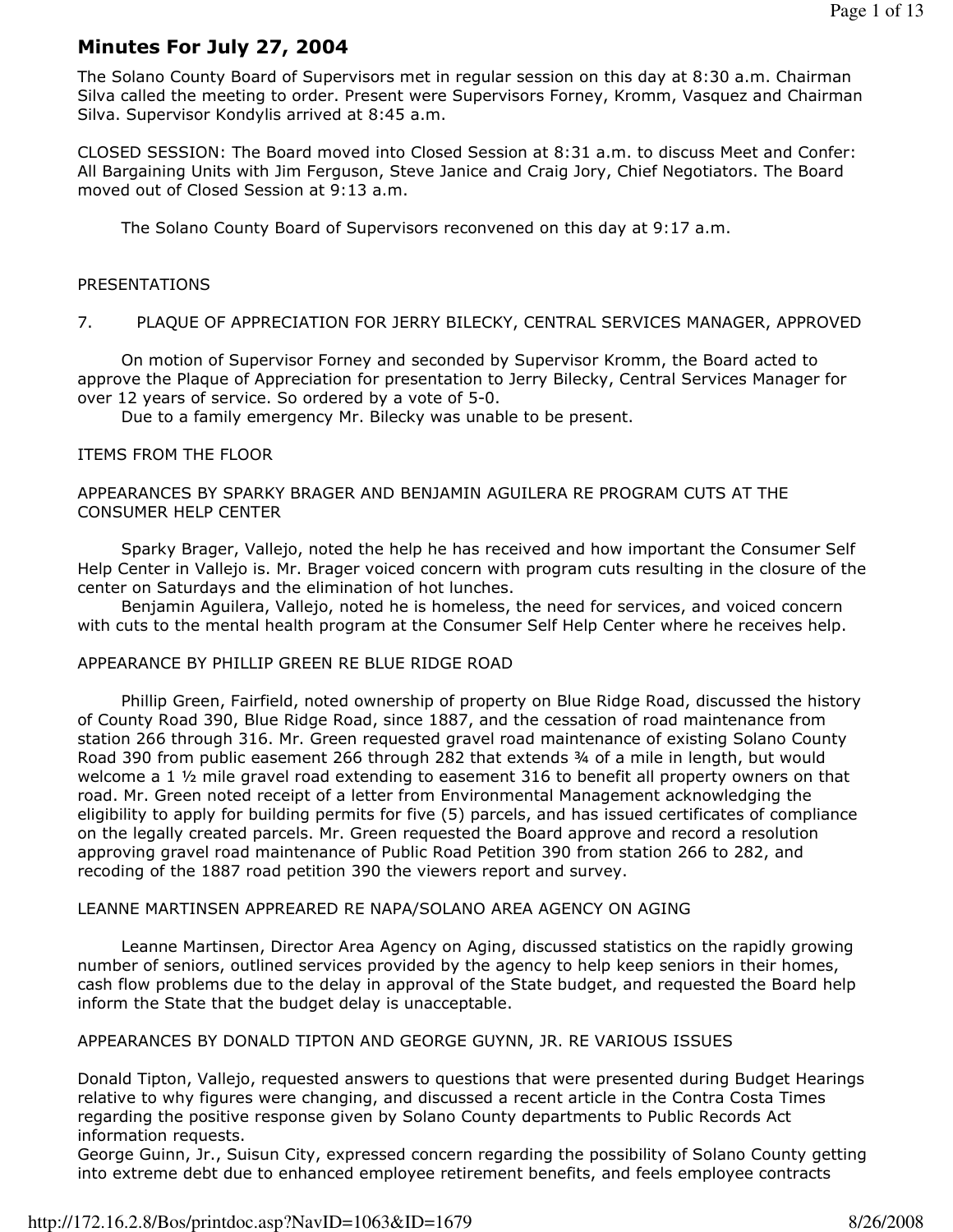# PUBLIC COMMENT ON CONSENT CALENDAR

25. Approve three-year contract with two one-year options for renewal with The Library Corporation for CARL. Solution, an integrated library system, for one-time cost of \$373,249 and ongoing annual costs not to exceed \$290,000 per year for total cost of \$1,178,996.

 Donald Tipton, Vallejo, voiced concern with using the same vendor for such a long time, feels an RFP should be done, and questioned what a blind request for information is, and about escalating costs.

 Responding to concerns voiced by Mr. Tipton, Library Director Ann Cousineau noted this system is used by the Library Partners, including Napa City and County, Benicia Public, Dixon Public, St. Helena Public, and the two colleges. Solano County pays approximately 54% of the system costs, the partners pay 46%. The CARL software has been used since 1992; each year money is put into a reserve fund to pay for upgrades. In 1992 the CARL System was the only system available that could handle this consortium. In 2002 it was determined a new mainframe was needed, and a blind RFP was issued to determine what kind of system vendors could provide for a specific amount of money. Four vendors responded, the software of each is very similar, but to purchase a system from another vendor the cost would have been \$600,000 and the cost for the CARL System is \$373,000. The ongoing costs would be similar for any vendor, there would have been additional training costs for a new system, and outlined other costs and elements that affected the decision to stay with the CARL System. The decision was made by all the partners along with staff input, and based on all the information the decision was made to stay with TLC – CARL System.

 Supervisor Kromm discussed the long-term business relationship that is developed with a system software vendor, and supports the agreement with this vendor.

# APPROVAL OF AGENDA

On motion of Supervisor Kondylis and seconded by Chairman Silva, the Board acted to approve the submitted Agenda, incorporated herein by reference, with the following modifications:

18. Adopt resolution amending Alphabetical Listing of Classes and Salaries to add new classification of Principal Personnel Analyst with approximate top salary of \$78,624 per year; adopt resolution amending Allocation List to add 2.0 FTE Principal Personnel Analysts and delete 2.0 FTE Personnel Analysts, removed from the Consent Calendar.

21A. Adopt resolution amending Alphabetical Listing of Classes and Salaries to add new classification of Identification and Records Service Manager with approximate annual salary of \$55,116-\$66,996; adopt resolution amending Allocation List to delete 1.0 FTE Clerical Operations Manager and add 1.0 FTE Identification and Records Services Manager, removed from the Consent Calendar.

21C. Approve contract between Office of Emergency Services and independent contractor Eugene Dick in the amount of \$56,411 for the period August 1, 2004 to June 30, 2005 to coordinate activities of Solano County Hazardous Materials Response Team, removed from the Consent Calendar.

24B. Authorize Director of Resources Management to negotiate and execute agreement with Vallejo Sanitation and Flood Control District at a maximum cost to County of \$856,560 for drainage improvements in Homeacres area, removed from the Consent Calendar.

29A. First reading of an ordinance amending Chapter 22 of the Solano County Code relating to the Purchasing Agent and consider revision and replacement of the Purchasing Policy Manual with the Purchasing and Contracting Policy Manual, an update to the proposed Article III, Section 22-30 to increase the value of property to be disposed of from \$500 to \$1,500.

So ordered by a vote of 5-0.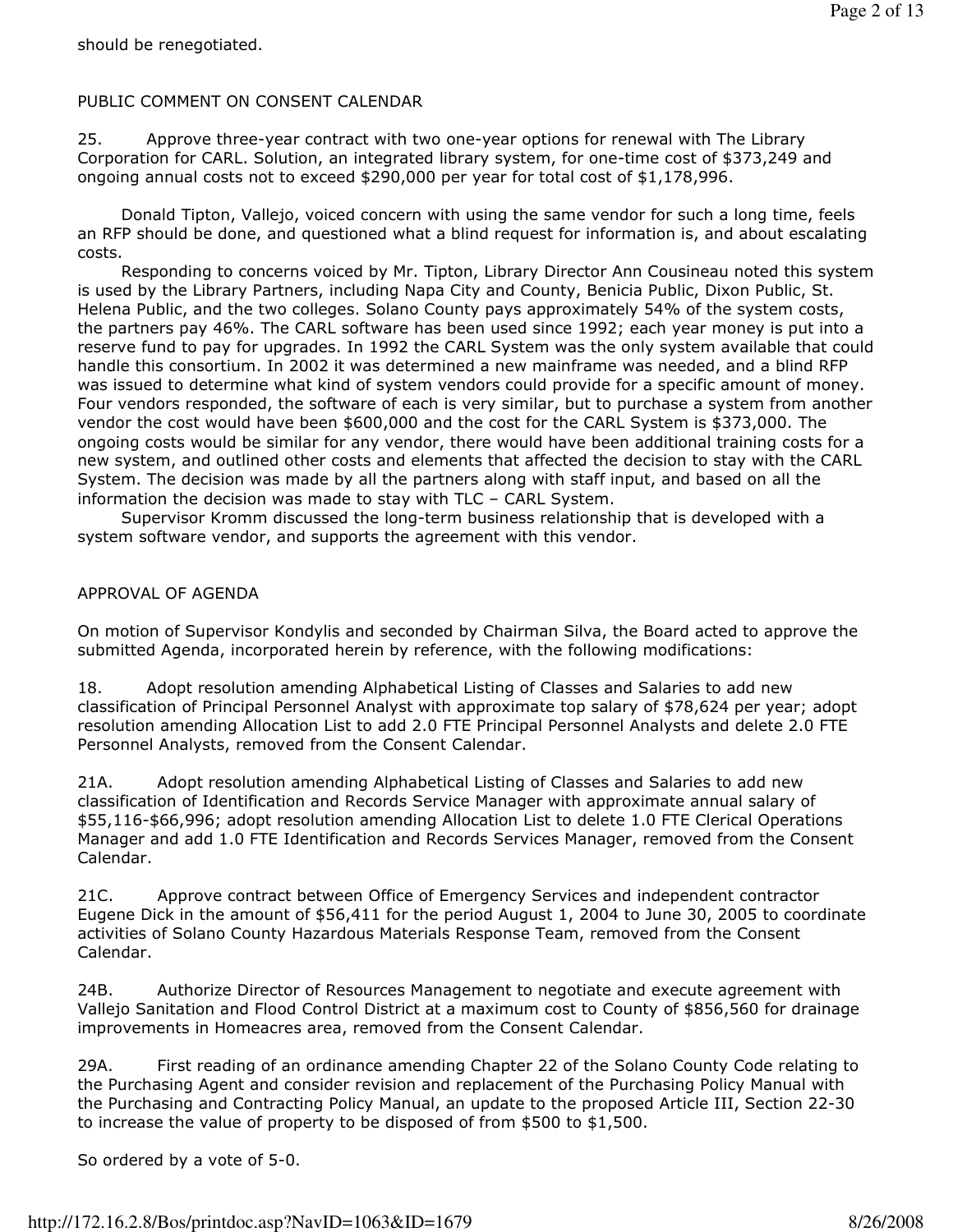# CONSENT CALENDAR

On motion of Supervisor Kondylis and seconded by Supervisor Forney, the Board acted to approve the following Consent Calendar items by a vote of 5-0.

13. MINUTES OF THE BOARD OF SUPERVISORS MEETING OF JUNE 22, 2004, BUDGET HEARINGS JUNE 28, 2004, RURAL NORTH VACAVILLE WATER DISTRICT JUNE 22, 2004, as outlined in the Agenda Submittal from the Clerk of the Board dated July 27, 2004, incorporated herein by reference, approved.

14. RESOLUTION NO. 2004-133 IN HONOR OF BILL THURSTON FOR HIS MANY YEARS OF COMMUNITY SERVICE, adopted. (see Resolution Book)

15A. AMENDMENT TO PROFESSIONAL SERVICES AGREEMENT WITH SADLON & ASSOCIATES, as outlined in the Agenda Submittal from First 5 Solano Children and Families Commission dated July 27, 2004, incorporated herein by reference, approved and Chairman authorized to sign said amendment on behalf of Solano County.

15B. ACCEPT LOGO IMPLEMENTATION GRANT AND DIVERSITY IMPLEMENTATION GRANT FROM NATIONAL COURT APPOINTED SPECIAL ADVOCATES ASSOCIATION (NCASAA), as outlined in the Agenda Submittal from Office of Family Violence Prevention dated July 27, 2004, incorporated herein by reference, approved and Chairman authorized to sign said amendment on behalf of Solano County.

APPROPRIATION TRANSFER RECOGNIZING GRANT FUNDS IN THE AMOUNT OF \$10,000 AND \$1,500 FROM NATIONAL CASA ASSOCIATION, as outlined in the Agenda Submittal from Office of Family Violence Prevention dated July 27, 2004, incorporated herein by reference, approved.

16. RESOLUTION NO. 2004-134 APPROVING THE TRANSFER OF UNCLAIMED PROCEEDS FROM THE SALE OF APN 0075-132-140, APN 0075-064-150, APN 0074-072-420 AND APN 0074-051-350 INTO THE COUNTY'S GENERAL FUND, adopted. (see Resolution Book)

17A. AMENDMENT TO LEASE AGREEMENT WITH 1745 PARTNERS RE WAREHOUSE SPACE AT 1745 ENTERPRISE DRIVE, FAIRFIELD, as outlined in the Agenda Submittal from General Services dated July 27, 2004, incorporated herein by reference, approved and Chairman authorized to sign said contract on behalf of Solano County, and County Administrator authorized to sign any future options, amendments, or extensions.

17B. AGREEMENT WITH RGW CONSTRUCTION INC. RE NUT TREE AIRPORT REALIGNMENT; as outlined in the Agenda Submittal from General Services dated July 27, 2004, incorporated herein by reference, approved and Director of General Services authorized to accept State matching funds and execute grant agreement on behalf of Solano County.

 RESOLUTION NO. 2004-135 AUTHORIZING THE ACCEPTANCE OF AN ALLOCATION OF FUNDS AND EXECUTION OF A GRANT AGREEMENT WITH THE CALIFORNIA DEPARTMENT OF TRANSPORTATION FOR AN AIP MATCHING GRANT, adopted. (see Resolution Book)

19A. RESOLUTION NO. 2004-138 AUTHORIZING THE APPLICABILITY OF CHAPTER 2 OF PART 10 OF DIVISION 1 OF TITLE 1 OF THE CALIFORNIA EDUCATION CODE RELATING TO SCHOOL FACILITIES IMPROVEMENT DISTRICTS (RIVER DELTA UNIFIED SCHOOL DISTRICT), adopted. (see Resolution Book)

19B. SOLANO COUNTY TREASURER'S REPORT FOR THE PERIOD OF APRIL 1, 2004 THROUGH JUNE 30, 2004, as outlined in the Agenda Submittal from Treasurer-Tax Collector-County Clerk dated July 27, 2004, incorporated herein by reference, approved.

20. AMENDMENT TO CONTRACT WITH SOLANO FAMILY AND CHILDREN'S SERVICES RE CHILDCARE SERVICES, as outlined in the Agenda Submittal from Health and Social Services dated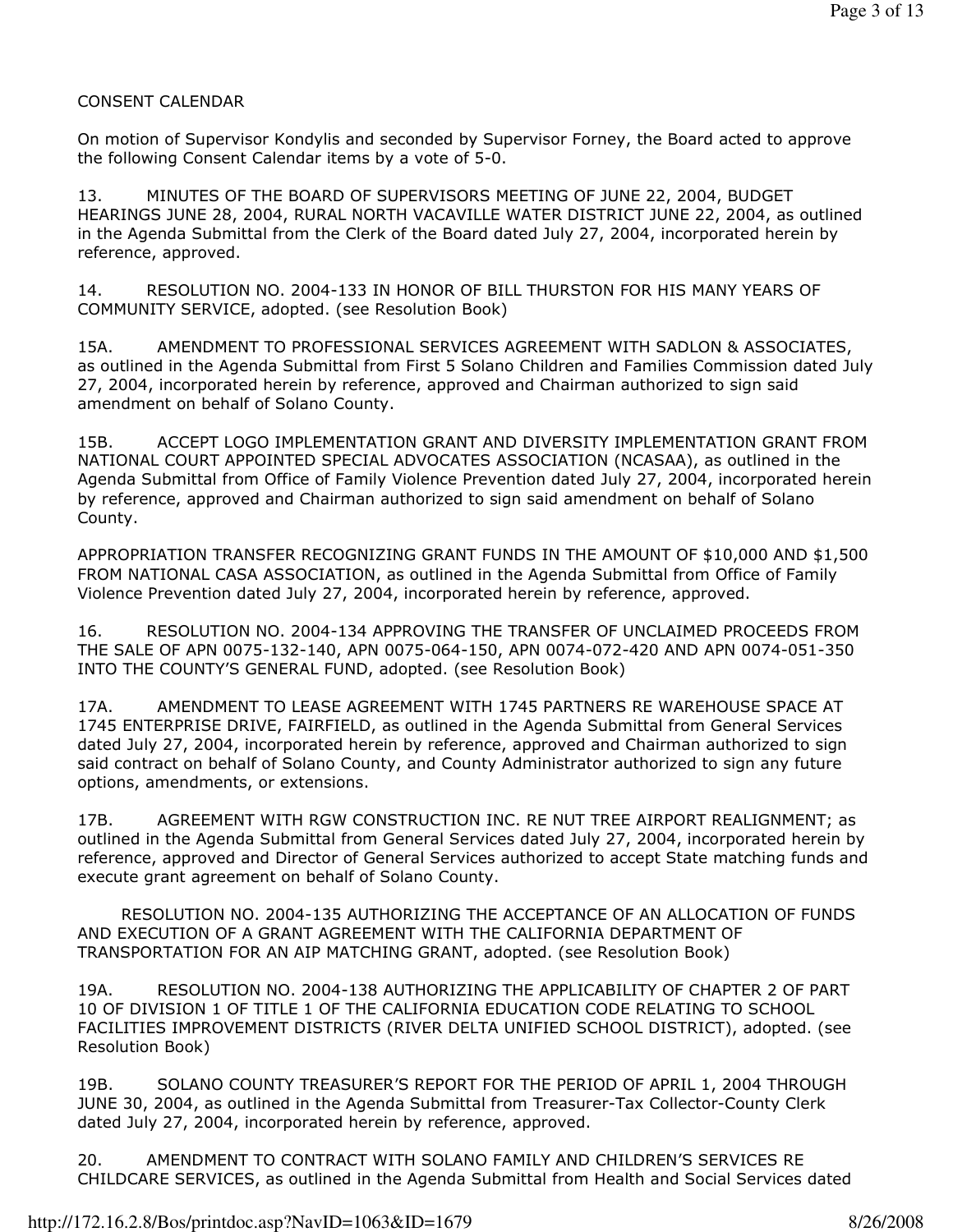July 27, 2004, incorporated herein by reference, approved and Chairman authorized to sign said contract on behalf of Solano County.

21B. ORDINANCE NO. 1648 ADDING ARTICLE V TO CHAPTER 19 OF THE SOLANO COUNTY CODE, RELATING TO CAMPING OR SQUATTING WITHIN THE UNINCORPORATED AREA OF SOLANO COUNTY, adopted. (see Ordinance Book)

22. RESOLUTION NO. 2004-141 AUTHORIZING THE DISTRICT ATTORNEY TO SUBMIT A GRANT PROPOSAL TO THE CALIFORNIA DEPARTMENT OF INSURANCE FOR A PROGRAM FOR INVESTIGATION AND PROSECUTION OF WORKERS' COMPENSATION INSURANCE FRAUD, adopted. (see Resolution Book)

23. AGREEMENT WITH ATTORNEY'S DIVERSIFIED SERVICES RE SERVICE OF COURT DOCUMENTS, as outlined in the Agenda Submittal from Department of Child Support Services dated July 27, 2004, incorporated herein by reference, approved and Chairman authorized to sign said contract on behalf of Solano County.

24A. RESOLUTION NO. 2004-142 CERTIFYING THE MAINTAINED MILEAGE OF COUNTY ROADS AS OF DECEMBER 31, 2003, adopted. (see Resolution Book)

24C. FINAL MAP FOR SUBDIVISION S-00-01, PHASE 3 (POOLE), as outlined in the Agenda Submittal from Resources Management dated July 27, 2004, incorporated herein by reference, approved.)

25. THREE-YEAR CONTRACT WITH TWO ONE-YEAR OPTIONS WITH THE LIBRARY CORPORATION FOR CARL. SOLUTION, as outlined in the Agenda Submittal from Library dated July 27, 2004, incorporated herein by reference, approved and Chairman authorized to sign said contract on behalf of Solano County.

26. RESOLUTION NO. 2004-143 AMENDING THE LIST OF NUMBERS AND CLASSIFICATIONS OF POSITIONS WITHIN SOLANO COUNTY (Agriculture-Limited Term), adopted. (see Resolution Book)

# **ORDERS**

18. RESOLUTION NO. 2004-136 AMENDING THE ALPHABETICAL LISTING OF CLASSES AND SALARIES (HUMAN RESOURCES), ADOPTED

 RESOLUTION NO. 2004-137 AMENDING THE LIST OF NUMBERS AND CLASSIFICATIONS OF POSITIONS WITHIN SOLANO COUNTY (HUMAN RESOURCES), ADOPTED

The Board was provided with an Agenda Submittal from Human Resources dated July 27, 2004, incorporated herein by reference, regarding adding the new classification of Principal Personnel Analysts.

Supervisor Kondylis noted not supporting this action when there is a hiring freeze and many programs are being cut.

Responding to questions posed by Supervisor Kromm regarding reorganization of Human Resources, Director of Human Resources Yolanda Irigon noted she no longer has an assistant, that the department would be divided into two divisions with each division being supervised by one of the Principal Personnel Analysts.

 On motion of Supervisor Kromm and seconded by Supervisor Forney, the Board acted to adopt Resolutions No. 2004-136 and Resolution No. 2004-137. So ordered by a vote of 4-1, Supervisor Kondylis voted no. (see Resolution Book)

21A. RESOLUTION NO. 2004-139 AMENDING THE ALPHABETICAL LISTING OF CLASSES AND SALARIES (SHERIFF), ADOPTED

 RESOLUTION NO. 2004-140 AMENDING THE LIST OF NUMBERS AND CLASSIFICATIONS OF POSITIONS WITHIN SOLANO COUNTY (SHERIFF), ADOPTED

The Board was provided with an Agenda Submittal from the Sheriff's Office and Human Resources, incorporated herein by reference, regarding adding the position of Identification and Records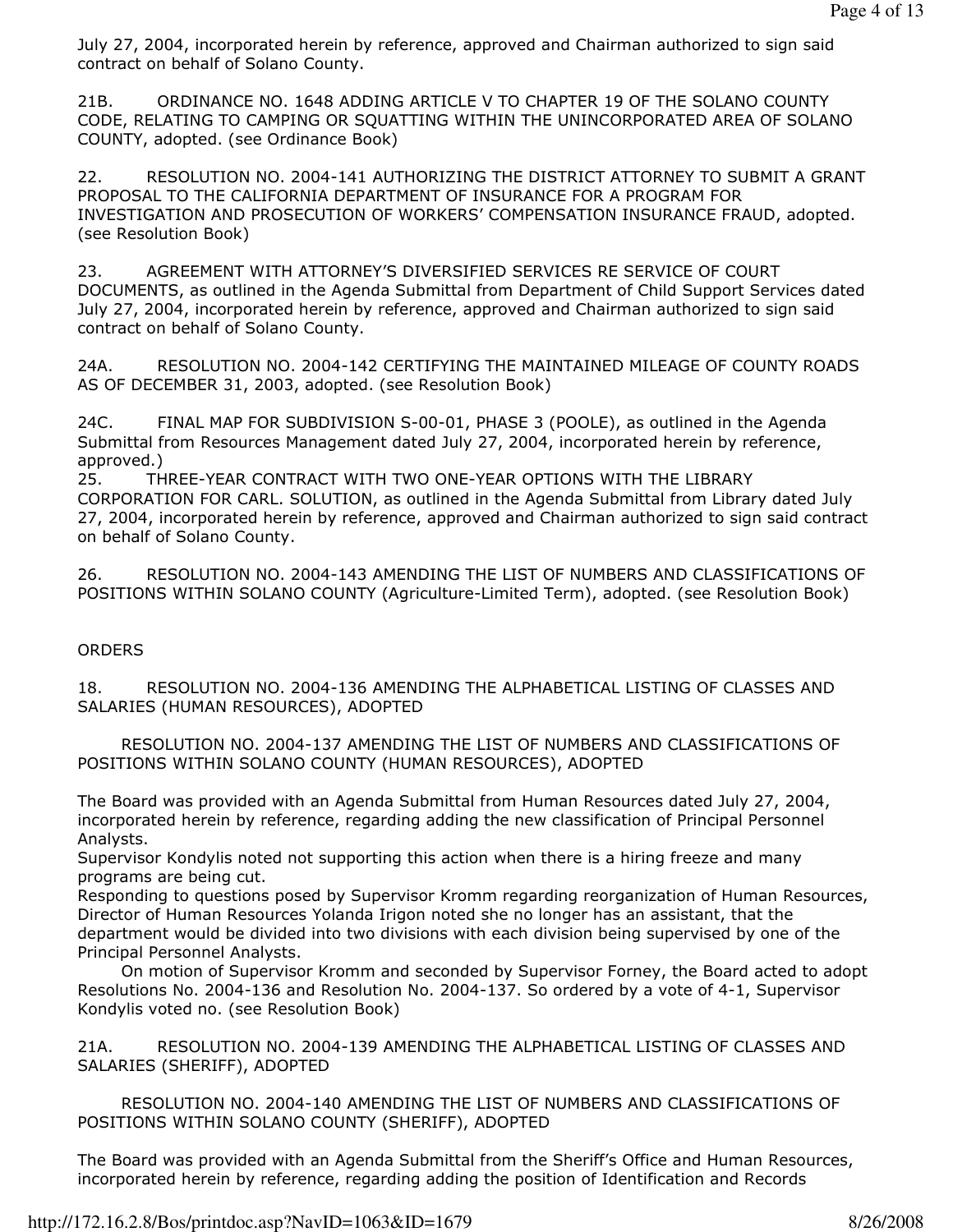Services Manager and reorganization of the administrative staffing in the Sheriff's Office.

Supervisor Kondylis noted not supporting this action when there is a hiring freeze, many programs are being cut, and the bad economic times.

Sheriff Gary Stanton noted the proposal would delete one Clerical Operations Manager that manages one bureau, the new manager would be supervising three bureaus, and this will provide a more efficient way to run the organization.

Responding to questions posed by Supervisor Kromm regarding budgeting, County Administrator Michael Johnson noted any additional costs for these staffing changes will be absorbed by the department.

 On motion of Chairman Silva and seconded by Supervisor Vasquez, the Board acted to adopt Resolutions No. 2004-139 and Resolution No. 2004-140 So ordered by a vote of 4-1; Supervisor Kondylis voted no. (see Resolution Book)

21C. AGREEMENT WITH EUGENE DICK RE COORDINATION OF SOLANO COUNTY HAZARDOUS MATERIALS SHERIFF/CORONER RESPONSE TEAM ACTIVITIES, APPROVED

The Board was provided with an Agenda Submittal from Sheriff/Office of Emergency Services dated July 27, 2004, incorporated herein by reference, regarding coordination of the formation, training and exercise activities for the Solano County Hazardous Materials Response Team. Supervisor Kondylis suggested the Office of Emergency Services coordinate with Resources Management to release an annual report on the hazardous spills in the County, responding to these comments Robert Powell, Office of Emergency Services, noted hazardous spills will be one of the focuses of this position, and further discussed the makeup and responsibilities of the response team.

 On motion of Supervisor Kondylis and seconded by Supervisor Forney, the Board acted to approve the agreement with Eugene M. Dick. So ordered by a vote of 5-0.

# 24B. AGREEMENT WITH VALLEJO SANITATION AND FLOOD CONTROL DISTRICT TO BE NEGOTIATED RE DRAINAGE IMPROVEMENTS IN HOMEACRES AREA, APPROVED

The Board was provided with an Agenda Submittal from Resources Management dated July 27, 2004, incorporated herein by reference, regarding securing an agreement with Vallejo Sanitation and Flood Control District (VSFCD) for drainage improvements in the Homeacres Area.

Supervisor Kondylis voiced concern regarding the old Homeacres Master Plan and the need for a new community based improvement plan, responding Paul Wiese, Resources Management Public Works Division, discussed community meetings relative to possible improvements resulting in the guidelines that were used to prepare the 1998 plan that was adopted by the Board.

There was a brief discussion regarding plans for improvements to infrastructure and the zoning consistency component to the General Plan, the Homeacres Loan Program, and the lack of resources and reluctance to develop a specific plan for Homeacres.

Supervisor Kondylis questioned why VSFCD has not been upgrading and keeping the sewer systems in place since the people in Homeacres pay the same costs as other Vallejo area residents, Chairman Silva discussed the cooperative work with the district over the last few years and work with the residents relative to infrastructure.

Responding to questions posed by Supervisor Kromm regarding why government funds are being used for sewer connections to private residents, if there has been any needs testing to determine if the homeowners are low income, Director of Resources Management Birgitta Corsello noted the legal requirement that if you are within 200 feet of a sewer you are to connect, problems at some residents where the septic system is not working, this is a low income area, and the availability of funding to offset the costs. County Administrator Michael Johnson discussed the specific authority in the Redevelopment law and in the CDBG Community Development Block Grant Law that allows for low income homeowners connection for health and safety reasons and to improve the entire area. Ms. Corsello noted a specific needs assessment has not been done, economic issues for a couple of homeowners when the department was trying to address septic problems on their property, testing can be done to ensure there is a legitimate need, and the public health need when dealing with smaller parcels.

Supervisor Kromm feels the work needs to be done, but wants to ensure there is a real need for the government to pay for the connection. Ms. Corsello noted the department would again review the proposed connections and the needs capabilities and report back to the Board, but suggested allowing the department to go ahead with the connections in light of the public health need and feels the properties will be eligible based on need.

On motion of Supervisor Kondylis and seconded by Chairman Silva, the Board acted to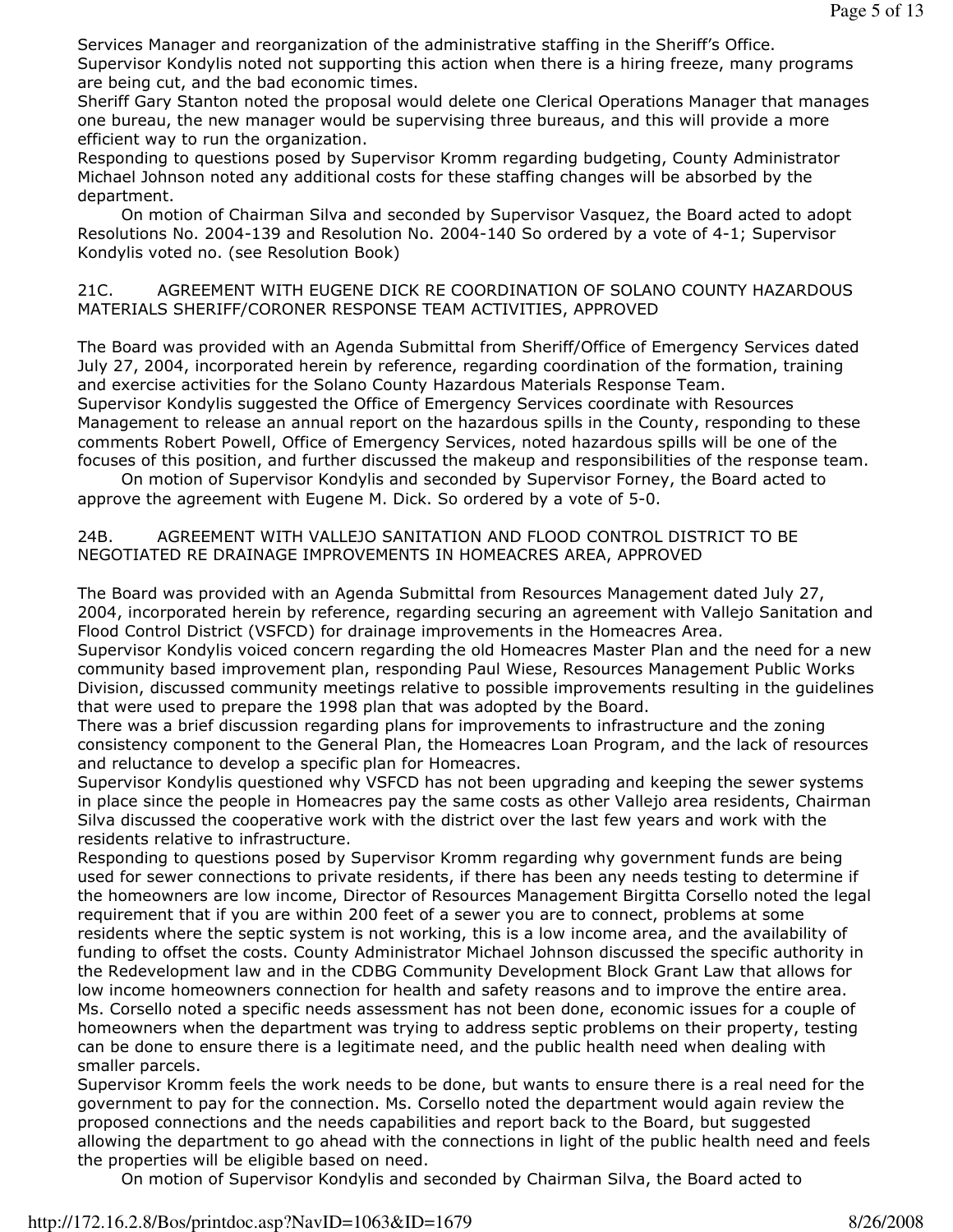authorize the Director of Resource Management to negotiate and execute an agreement with VSFCD for construction of drainage and sewer improvements in the Homeacres area, and to partially reimburse a portion of the costs to VSFCD. So ordered by a vote of 5-0.

28. RESOLUTION NO. 2004-144 APPROVING THE TRANSPORTATION EXPENDITURE PLAN ENTITLED "TRAFFIC RELIEF PLAN FOR SOLANO COUNTY", ADOPTED

Resources Management Engineering Manager Paul Wiese briefly introduced the information contained in the Agenda Submittal from his office dated July 27, 2004, incorporated herein by reference, regarding the Solano Transportation Improvement Authority's (STIA) County Transportation Expenditure Plan, noting the City of Benicia did not approve the plan.

There was a brief discussion regarding the process to place the measure on the ballot. Daryl Halls, Director of Solano Transportation Authority (STA), outlined the highlights of the visual presentation of the Solano Traffic Relief Plan beginning with Self-Help Through Sales Taxes; the Public Input Process and Private Sector Polling; Funding Shortfall; Solano County Traffic Relief Plan; the Plan Projects; Daily Delays in 2030 with no improvements; Benefits of Highway Improvements in 2030; Projects including Commuter Rail, Express Commuter Bus, Expanded Vallejo Baylink Ferry Service, Senior and Disabled Transit Services, Local Return-to-Source Transportation Projects, Local Streets and Roads, and Transportation Safety Projects; Local Return-to-Source funding estimates; Direct Project Benefits by Supervisorial District, Taxpayers Watchdog Committee; Solano County Cities that have adopted the Plan; and Next Steps.

Supervisor Kondylis posed questions regarding local streets if sidewalks were allowable projects, Mr. Halls discussed three different options where funding could be used for sidewalks.

There was a brief discussion regarding how long the funding is for, the formula for division of funding, if there are specific projects outlined for each of the cities, flexibility of a portion of the funds going to the cities, and varying priority projects for each of the cities.

Steve Lessler, Chairman Solano County Taxpayers for Traffic Relief, noted transportation is the number one priority in the County; the most important issue is the I-680/I-80 and Hwy 12 interchange, without these improvements the quality of life and commerce will continue to suffer. The spill over of congestion on local neighborhoods is creating safety problems, the only way to move forward with this major project is with locally generated funding thus becoming a self-help County, these funds will also provided critically needed funding as outlined in the key parts of the measure, Mr. Lessler noted the importance of the independent Oversight Committee, and that the Taxpayers for Traffic Relief strongly supports this expenditure plan, the ordinance, and placing this measure before the voters.

Rio Vista Mayor Marci Coglianese feels this plan is the result of many years of work, the plan is balanced and will meet local and regional needs, discussed the increasing traffic impacts in the rural areas, how this measure will get the attention Hwy 12 needs, and the benefits this plan will have to fund projects in the City of Rio Vista. Mayor Coglianese feels this plan is balanced and urged the Board to support the Traffic Relief Plan.

George Guynn, Jr., Suisun City, noted opposition to the measure, feels the voters will reject this measure, the main issue of maintenance is being ignored, all the funds should be going to the roads, and feels the oversight committee will not fully represent the public.

City of Fairfield Vice-Mayor Harry Price requested the Board support this measure to provide the traffic relief that is needed, the transportation problems can not be solved by waiting for help to come from somewhere else, discussed cutbacks at the city level in road maintenance funds and how the return to source funds will help, and feels the voters will support this measure.

Pamela Belchamber, Transit Representative Solano County Transit Consortium [a consortium of all the County transit providers and the Transportation Advisory Committee], noted transit and mobility are one of the areas most significant challenges, the importance of the link through Solano County in the Bay Area travel corridor, this balanced plan provides comprehensive congestion relief solutions and transit services for the elderly, the plan is supported by the consortium, and noted the need to be a self-help County.

Dale Pfeiffer, Director of Public Works City of Vacaville, representing local Public Works Directors discussed the Local Streets and Roads portion of the plan, the pavement management needs over the next 25 years and the funding needs for maintenance, the requirement by the Metropolitan Transportation Commission (MTC) for the cities to have a pavement management plan for the use of the funds, and requested Board support for the plan.

Michael Ceremello, Dixon, feels some of the projects listed are necessary and others are not, drawbacks of the last plan that contained a lot of "pork", the measure passed by narrow margins in the cities, feels this is a waste of taxpayer money, that 1/4 of a cent would be sufficient to do the road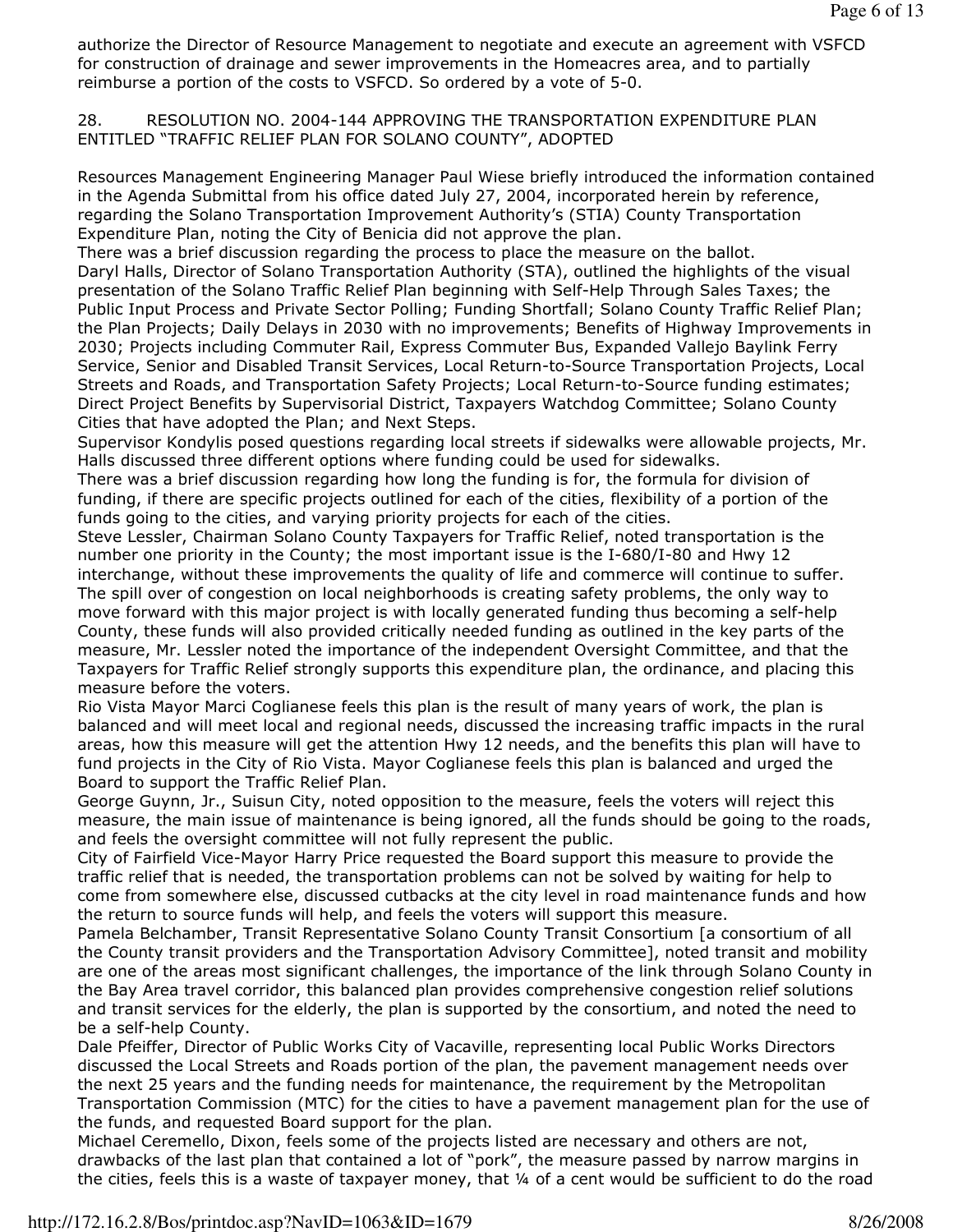projects, there needs to be accountability for the gas and road taxes already being collected, feels the State and Federal governments are blackmailing the County into putting more money out for roads, noted few public members are here in support of the measure, and feels the oversight committee will not be beneficial.

John Nerland, Chairman Elect of the Vacaville Chamber of Commerce and CEO of Solano Bank, voiced concern regarding the traffic issues, discussed the responsibility of local officials to solve traffic congestion problems, the effects of traffic congestion on the quality of life, the effects on emergency vehicles and congestion spill over on local streets, feels support for improved public transit will help support the livable communities concept, discussed benefits of this measure, feels the measure will not significantly impact orderly growth control measures, and urged support of the measure to allow the voters in the County to ultimately decide.

Rod Cameron, Plumbers and Pipe Fitters Union Local 343, noted support to place this measure before the voters, discussed the increase in population in California and the County, and the need to remedy traffic congestion to be able to move people in the area.

Supervisor Kromm noted the I-80/I680/Hwy 12 area needs to be fixed but only accounts for about 1/3 of the money in the plan, feels there are major problems with the rest of the plan, discussed numerous studies that show if you just focus on road capacity it actually makes the problem worse and will result in things being almost as bad in 10 years. We need to deal with the demand side along with the supply side, to improve our communities so we don't have to put the same demands on the transportation system. Supervisor Kromm discuss The Need for Regional Anti-Congestion Policies by Anthony Downs, a writer on national problems, and further outlined what the demand and supply concept means; further noted the need for policy work at the State and Federal level for smart growth, the effects of local growth policies contributing to making traffic and congestion even worse, and feels in the next few years there will be some significant State policies to address growth. Supervisor Kromm quoted Mr. Downs "Only the coordination of transportation improvements with land use planning on the regional and metropolitan level could result in the most rational policies toward congestion." Supervisor Kromm noted the suggestion for the STA to look at things reducing vehicle miles traveled, tying transportation funding to jobs/housing balance improvements in our communities, and further discussed jobs/housing data, feels a plan could be crafted to include the demand side policies, and the jobs/housing to focus on increasing the number of jobs in the County. Supervisor Kromm discussed Proposition 42 Gas Sales Tax, with an escape clause that allowed the governor and the legislature to put all the money in the General Fund rather than using it for transportation, and Regional Measure 2 the Bridge tolls with bridges in the Bay Area where the increased tolls can not be used for transportation on the bridges that were built with Federal Transportation funds, the distrust of the voters have in government, and noted he would not support the measure.

Supervisor Kondylis also discussed meeting with the STA for support if the plan were more flexible in more areas, and voiced concern that the County will be in the same congestion predicament in 10 years and will be paying for another 20 years for the improvements. Supervisor Kondylis feels the Federal and State governments should take care of their responsibilities, feels this measure is blank check spending since none of the local problems are identified, no incentive to do smart growth projects, no incentive to create long-term jobs in communities or eliminating the job/housing imbalance. Supervisor Kondylis objected to an STIA flyer that has already been sent out that was paid for with taxpayer money, with polling results that are not fully available to the public, and further discussed improvements that could be made to improve transportation, quality of life, and the environment in the County.

Supervisor Vasquez believes this Traffic Relief Plan will give us the opportunity to work with cities to bring the jobs to housing ratio into balance, to encourage people to live and work in their community, and has seen the work that has been done by all the elected officials on the STIA and the public works directors to come up with a plan to solve problems.

Supervisor Forney recognized the problems we have with traffic congestion in the County, discussed the many constituents that have spoken with her regarding the needed bus service from Rio Vista to Fairfield, and feels the voters should have the opportunity to decide if they want to help pay to correct the transportation problems.

Chairman Silva noted the cities and the County are each responsible for their General Plan and to drive the job/home balance, the use of the return to source funds will have to be determined by the locally elected officials, discussed the detrimental effects the traffic congestion is having on families, feels the MTC Board was not aware of the bridge toll issue relative to Federally funded built bridges, the STIA literature was an educational piece, discussed public input behind the recommendations, the need to promote business to come to Solano County, the congestion problems that will result when the new Benicia/Martinez Bridge opens in 2005, and feels we need to take responsibility and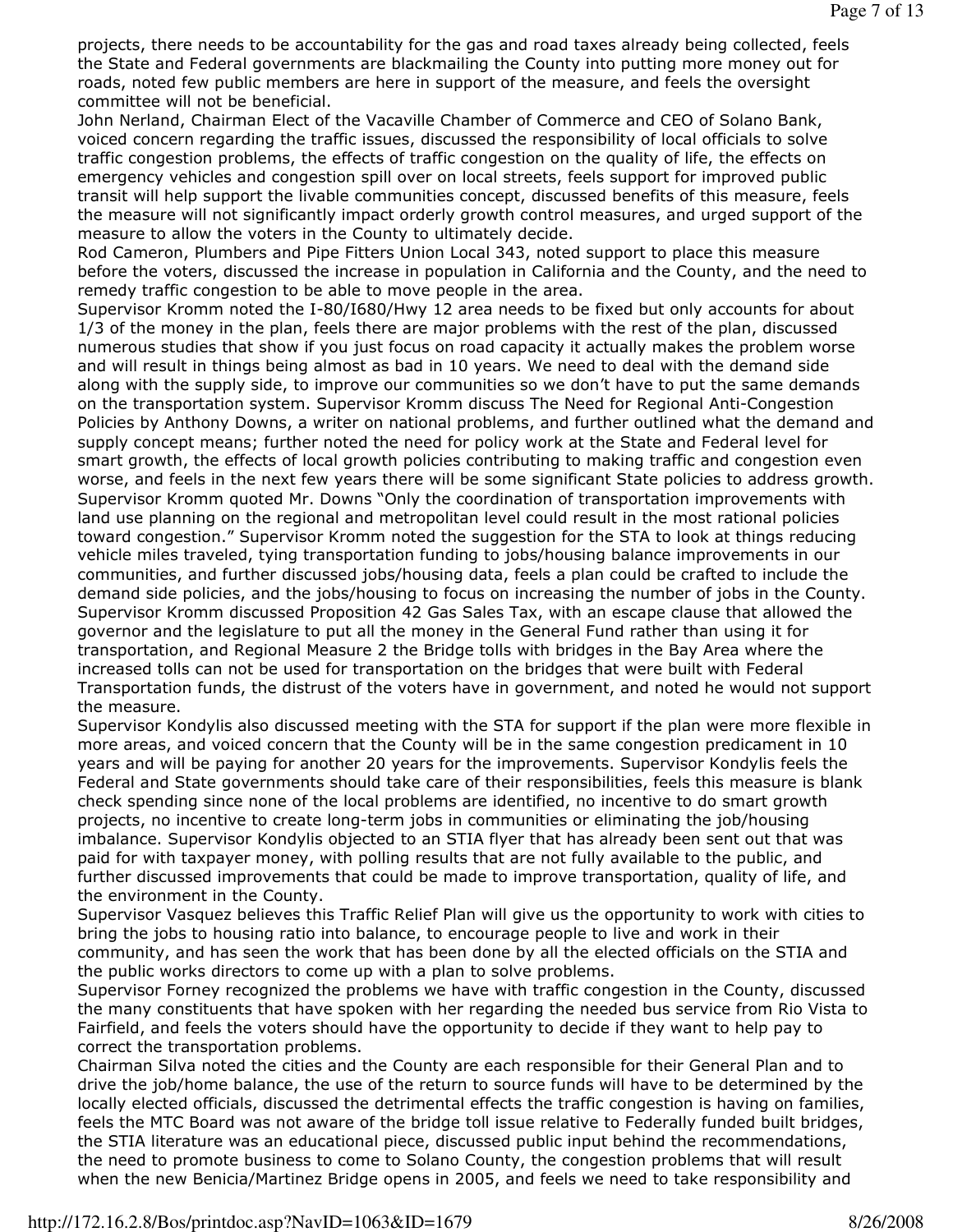resolve the congestion problems.

 On motion of Supervisor Vasquez and seconded by Supervisor Forney, the Board acted to adopt Resolution No. 2004-144 Approving the County Transportation Expenditure Plan Entitled "Traffic Relief Plan for Solano County". So ordered by a vote of 3-2; Supervisors Kondylis and Kromm voted no. (see Resolution Book)

SPECIAL DISTRICTS GOVERNED BY THE BOARD OF SUPERVISORS:

In-Home Supportive Services Public Authority

35. Minutes regarding this matter are contained in the In-Home Supportive Services Public Authority Minutes Book.

29A. ORDINANCE REGARDING REPLACING THE PURCHASING POLICY MANUAL WITH THE PURCHASING AND CONTRACTING POLICY MANUAL ADOPTED ON FIRST READING; SECOND READING SET FOR AUGUST 10, 2004

 Scheduled on the agenda for this day was consideration of a proposed ordinance, which would replace the Purchasing Policy Manual with the Purchasing and Contracting Policy Manual.

 On motion of Supervisor Vasquez and seconded by Supervisor Kromm, the Board directed that the proposed ordinance be read by title only. So ordered by a vote of 5-0.

 Chairman Silva noted the changes to Article III, Section 22-30 has also been revised to increase the estimated value of surplus property that could be disposed of by the Purchasing Agent from \$500 to \$1,500.

 Supervisor Kondylis expressed concern that the County Administrator has too much authority in signing contracts up to \$50,000, and would not be supporting the ordinance.

Chairman Silva opened the public hearing. As there was no one who wished to speak on this matter, the public hearing was closed.

 On motion of Supervisor Kromm and seconded by Supervisor Vasquez, the Board acted to adopted the proposed Ordinance. So ordered by a vote of 4-1; Supervisor Kondylis voted no.

29B. COURT APPOINTED SPECIAL ADVOCATE (CASA) PROGRAM TO TRANSITION TO A NOT-FOR-PROFIT CORPORATION

Assistant County Administrator Darby Hayes reviewed the information contained in the Agenda Submittal from his department dated July 27, 2004, incorporated herein by reference, regarding transferring the Court Appointed Special Advocate Program to a private non-profit corporation. Mr. Hayes noted that in the future if the program is not able to raise sufficient operating funds the Board would be able to supplement that funding through a contribution.

Responding to questions posed by Supervisor Kondylis regarding Net County Cost, funding from the MSA money, and the cost to run the program, Mr. Hayes noted for 2004/2005 the Net County cost is \$21,000, there is about \$50,000 in MSA money, and it is about \$70,000 to run the program. Responding to questions posed by Supervisor Kondylis on the costs to run the CASA Program, the number of volunteers, Carolyn Thomas-Wold, Office of Family Prevention, noted with the program inhouse the program saves on rent and other overhead costs, the estimated costs as a 501-C3 would be approximately \$293,000, and further discussed areas where donations could be obtained to offset costs. There are currently 16 fully functional volunteers serving 17 children, and 5 volunteers in training.

Supervisor Kondylis noted that at a cost of \$70,000 the County is buying down over \$300,000 worth of services to children, not counting the volunteer time. Supervisor Kondylis voiced concern with recruiting Board of Directors for 501-C3's since the economy is so bad, feels that we should move forward with trying to make this a private non-profit, but all the matching dollars will not be able to be done by the private non-profit. Responding Mr. Hayes noted County matching dollars could be spent for other services, if CASA moves to a private non-profit we would ask the Board to help recruit board members for that non-profit. CASA's in other counties that are private non-profit are doing well.

Supervisor Kondylis always assumed CASA would go to a private non-profit status, and feels that if the program is helping and is worth saving, then there should be debate on how best to fund the program. We need to take responsibility and find ways to convert the program to a 501-C3 in a way that will ensure the program will be successful for a long time.

Supervisor Kromm feels it is impossible to create an effective board of directors unless the program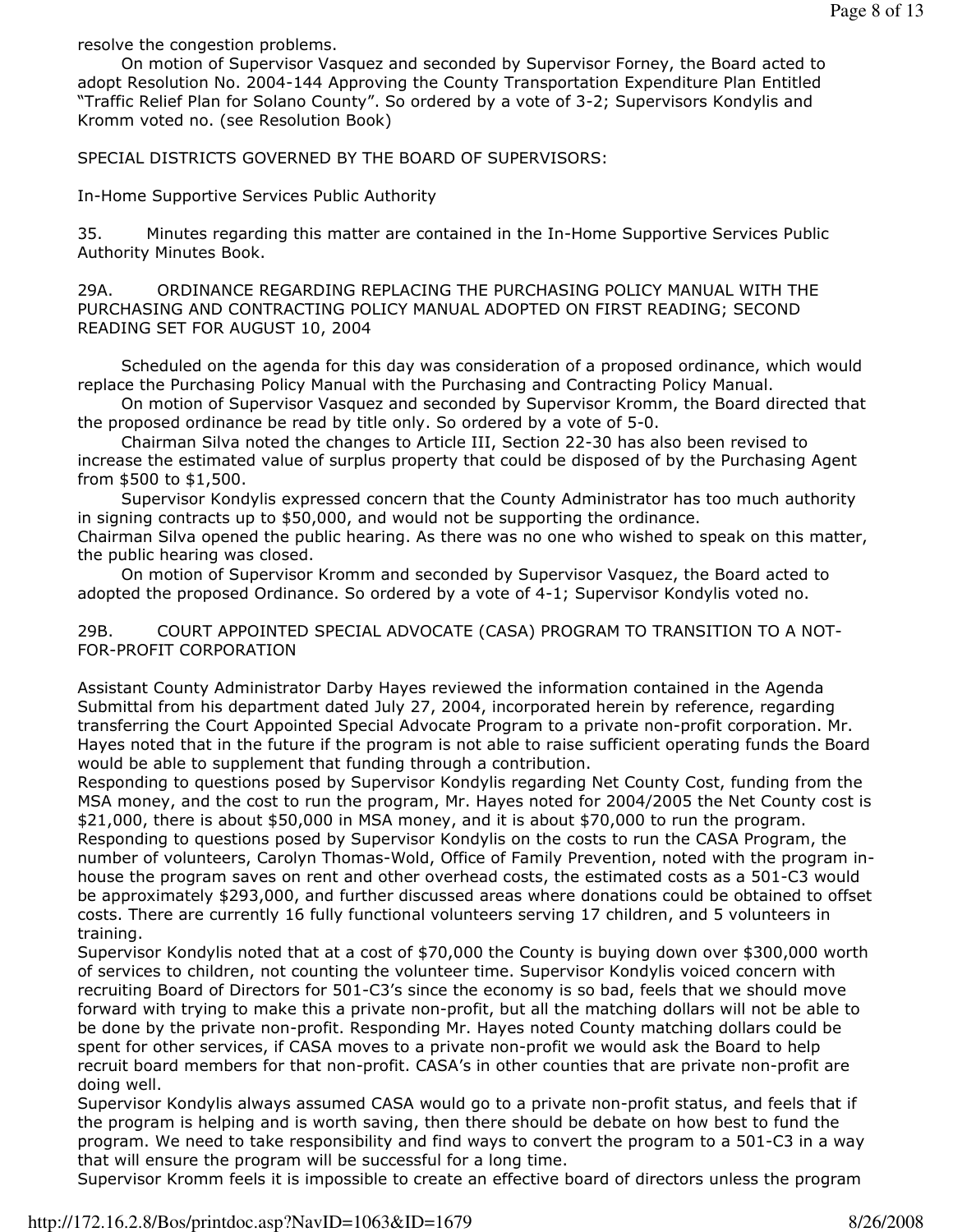is independent, the program needs to be set out as a 501-C3, voiced concern with the liability the County has relative to the volunteers, and feels the CASA Program should be converted to a 501-C3. There was a brief discussion regarding the functions performed by the CASA volunteers, interaction with County employees, and successes of CASA in the U.S., and the Courts involvement and role with CASA.

Responding to a question posed by Supervisor Vasquez regarding what other options for recommendations should be, Supervisor Kondylis discussed the difficulty in getting people to get involved to sit on the board of directors and to raise money, and with a consistent funding stream for the program. An assessment needs to be done, and the County needs to ensure the program will be successful.

 Chairman Silva feels the CASA Program is successful, believes it should change to a 501-C3, but feels we need to make sure the program is up and running in a progressive manner.

 Responding to questions posed by Supervisor Forney regarding how long it will take to get a program up and running, County Counsel Dennis Bunting noted the initial part is easy, the staffing and making the program viable will take some time. The proposal is to formalize the non-profit corporation no later than June 30, 2005, the difficulty is staffing the corporation and making it viable. If it looks like it is not going to be successful, staff can report back to the Board on the status, and the Board can then make a decision.

 Several Supervisors noted they would like notification early in the process if there is a problem. On motion of Chairman Silva and seconded by Supervisor Vasquez, the Board acted to approve the transition of the CASA Program to a Private, Not-for-Profit corporation, to establish the corporation and select a Board of Directors no later than June 30, 2005, to approve the draft documents to establish the corporation, and to require nurturing CASA through the process. So ordered by a vote of 5-0.

29C. LETTER OF SUPPORT FOR S. 1529 AMENDING THE INDIAN GAMING REGULATORY ACT TO BE DRAFTED

Gail Feldman, County Administrator's Office reviewed the information contained in the Agenda Submittal from her department dated July 27, 2004, incorporated herein by reference, regarding changes in the law amending the Indian Gaming Regulatory Act of 1988. Ms. Feldman noted letters written in the past concerning Indian Gaming legislation. This legislation would significantly amend the act and further discussed the proposed changes.

Chairman Silva noted he endorses sending a letter of support for the legislation.

Supervisor Vasquez suggested letters be sent from the Board and one from the Indian Gaming Consortium in support of the legislation.

 On motion of Chairman Silva and seconded by Supervisor Vasquez, the Board acted to direct staff to prepare a letter of support to Senator Feinstein and other senators mentioned by staff. So ordered by a vote of 5-0.

29D. VOLUNTARY TERMINATION OF PLACER COUNTY AS A MEMBER IN THE FOUTS SPRINGS JOINT POWERS AUTHORITY, APPROVED

 The Board was provided with an Agenda Submittal from the County Administrator's Office dated July 27, 2004, incorporated herein by reference, regarding removing Placer County as a partner in the Fouts Springs Joint Powers Agreement.

 On motion of Supervisor Kondylis and seconded by Supervisor Vasquez, the Board acted to approve termination of Placer County's membership in the Fouts Springs Joint Powers Authority. So ordered by a vote of 5-0

30. RESOLUTION NO. 2004-145 AMENDING THE PUBLIC FACILITIES FEE SCHEDULE TO ADD THE DIXON UNIFIED SCHOOL DISTRICT LIBRARY DISTRICT'S LIBRARY FACILITY FEE TO BE CHARGED UNDER THE COUNTY PUBLIC FACILITIES FEES ORDINANCE, ADOPTED

AGREEMENT BETWEEN THE COUNTY OF SOLANO AND THE DIXON UNIFIED SCHOOL DISTRICT LIBRARY DISTRICT FOR COLLECTION OF A LIBRARY FACILITIES FEE, APPROVED

The Board was provided with an Agenda Submittal from County Counsel dated July 27, 2004, incorporated herein by reference, regarding adding and collecting the Dixon Unified School District Library District Impact Fee.

Chairman Silva opened the public hearing. As there was no one who wished to speak on this matter,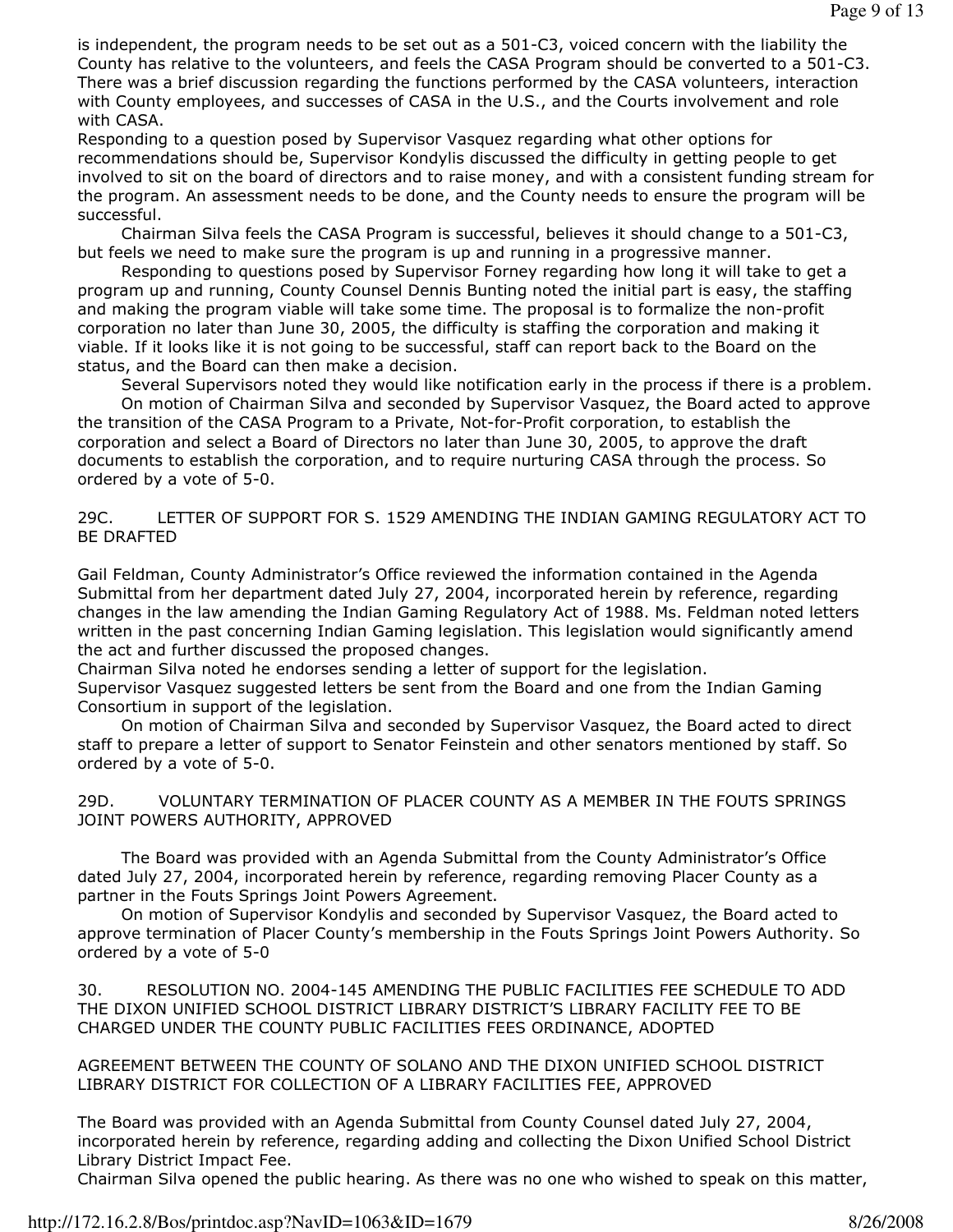the public hearing was closed.

 On motion of Supervisor Vasquez and seconded by Supervisor Kondylis, the Board acted to adopt Resolution 2004-145 and to approve the agreement between the County of Solano and the Dixon Unified School District Library District for Collection of a Library Facilities Fee. So ordered by a vote of 5-0.

31. REPORT OF DELINQUENCY FOR MANDATORY GARBAGE COLLECTION, RECEIVED

\$50 LIEN PROCESSING FEE FOR THE PROCESSING OF REAL PROPERTY LIENS FOR UNPAID CHARGES, APPROVED

RESOLUTION NO. 2004-146 CONFIRMING DELINQUENT ACCOUNTS FOR GARBAGE COLLECTION, DISPOSAL AND RECYCLING SERVICES IN THE UNINCORPORATED AREA OF VALLEJO AND AUTHORIZATION TO PERFECT REAL PROPERTY LIENS, ADOPTED

The Board was provided with an Agenda Submittal from General Services dated August July 27, 2004, incorporated herein by reference, regarding delinquent garbage accounts, and Property Manager Mark Bryant submitted an updated list of delinquent accounts, incorporated herein by reference.

Chairman Silva opened the public hearing. As there was no one who wished to speak on this matter, the public hearing was closed.

On motion of Supervisor Kondylis and seconded by Supervisor Forney, the Board acted to adopt Resolution No. 2004-146 Confirming Delinquent Accounts for Garbage Collection, Disposal and Recycling Services in the Unincorporated Area of Vallejo and Authorization to Perfect Real Property Liens. So ordered by a vote of 5-0.

32. RESOLUTION NO. 2004-147 MAKING GOVERNMENT CODE SECTION 27388 APPLICABLE IN THE COUNTY OF SOLANO AND FIXING A FEE OF TWO DOLLARS (\$2.00 UNDER THAT SECTION), ADOPTED

DISTRICT ATTORNEY DAVID PAULSON, ASSESSOR-RECORDER SKIP THOMSON, AND COUNTY ADMINISTRATOR MICHAEL D. JOHNSON APPOINTED TO REAL ESTATE FRAUD PROSECUTION TRUST FUND COMMITTEE

The Board was provided with an Agenda Submittal from the District Attorney's Office dated July 27, 2004, incorporated herein by reference, regarding adding a \$2.00 fee for recording of real estate transactions to provide a stable source of funding for investigation and prosecution of crimes involving real estate fraud.

Chairman Silva opened the public hearing. As there was no one who wished to speak on this matter, the public hearing was closed.

On motion of Supervisor Kondylis and seconded by Supervisor Vasquez, the Board acted to Resolution No. 2004-147 Making Government Code Section 27388 Applicable in the County of Solano and fixing a Fee of Two Dollars (\$2.00 Under that Section), and to appoint District Attorney David Paulson, Assessor-Recorder Skip Thomson, and County Administrator Michael D. Johnson to the Real Estate Fraud Prosecution Trust Fund Committee. So ordered by a vote of 5-0. (see Resolution Book)

33. RESOLUTION NO. 2004-148 APPROVING ENGINEER'S REPORT, CONFIRMING DIAGRAM AND ASSESSMENT AND ORDERING A LEVY OF ASSESSMENT FOR LANDSCAPE AND LIGHTING MAINTENANCE ASSESSMENT DISTRICT (GREEN VALLEY OPEN SPACE MAINTENANCE DISTRICT), ADOPTED

The Board was provided with an Agenda Submittal from Resources Management dated July 27, 2004, incorporated herein by reference, regarding the annual levying of assessments for the Green Valley Landscape and Lighting Maintenance Assessment District.

Chairman Silva opened the public hearing. As there was no one who wished to speak on this matter, the public hearing was closed.

On motion of Supervisor Kromm and seconded by Supervisor Kondylis, the Board acted to adopt Resolution No. 2004-148 Approving Engineer's Report, Confirming the Diagram and Assessment and Ordering a Levy of Assessment for the Landscape and Lighting Maintenance Assessment District (Green Valley Open Space Maintenance District). So ordered by a vote of 5-0. (see Resolution Book)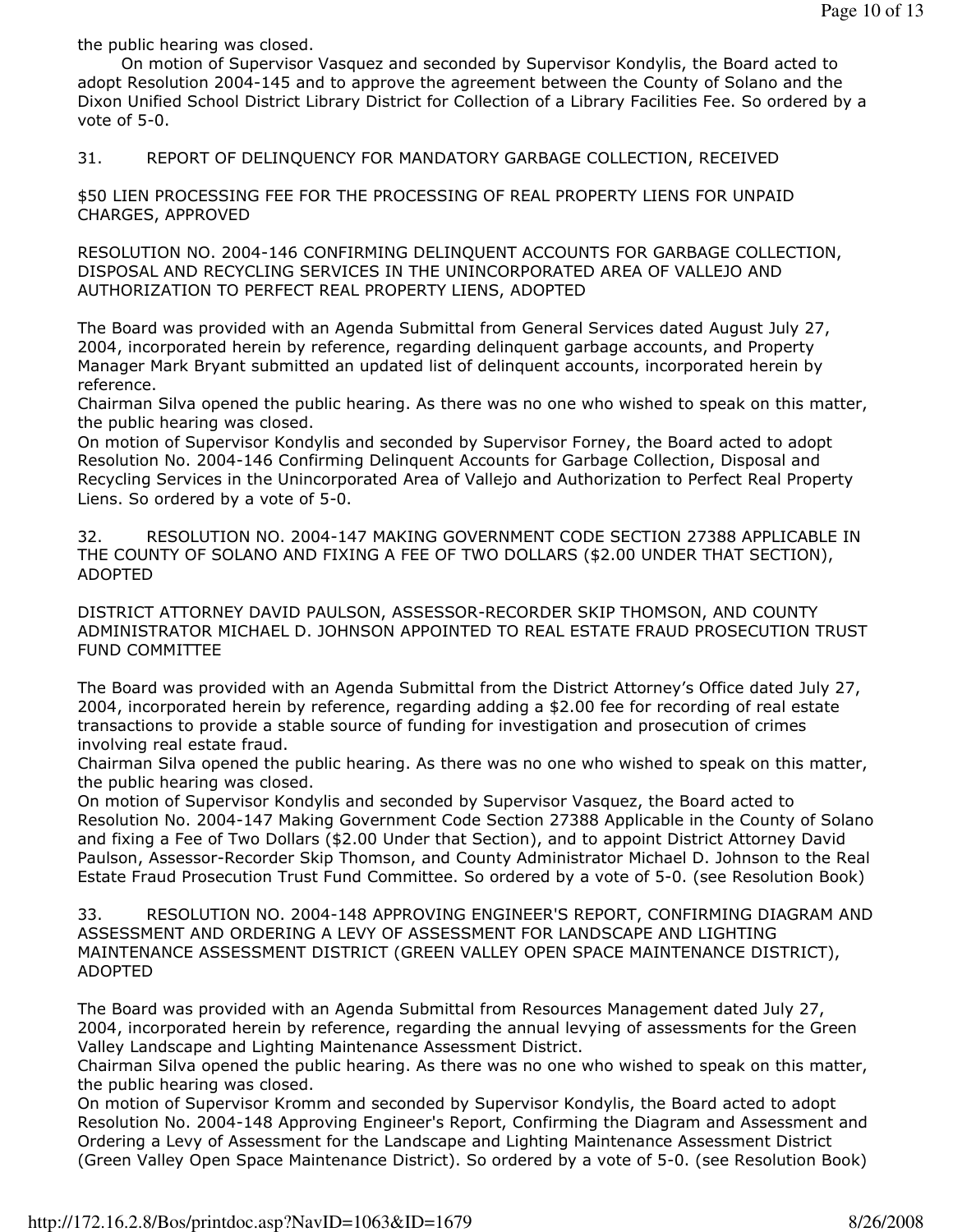# 34. ORDINANCE REGARDING RELATING TO CONFINED ANIMAL FACILITIES CONTINUED TO DECEMBER 7, 2004

 Scheduled on the agenda for this day was consideration of a proposed ordinance relating to confined animal facilities.

On motion of Supervisor Kromm and seconded by Supervisor Kondylis, the Board directed that the proposed ordinances be read by title only. So ordered by a vote of 4-0; Supervisor Forney excused. Chairman Silva discussed the lengthy review by the Planning Commission, discussed a promise to the cities to meet with them again, proposed introduction of the ordinances, to take the proposed ordinances to the Mayors at the City-County Coordinating Committee (4 C's) for discussion, to open the public hearing and continue the hearing until December 7, 2004. Chairman Silva noted a number of speaker's cards had been submitted and suggested these cards would be taken to the December 7, 2004 meeting for them to speak.

Supervisor Kromm posed questions if there were any time restrictions if the ordinance is introduced today; County Counsel Dennis Bunting noted that there are no time restrictions or requirements. There was a brief discussion regarding moving forward with the staff presentation, opening the public hearing and allowing time for everyone to review the two very large binders of information. Mike Yankovich, Resources Management, presented a brief history of the issue, participation at the public study sessions, public meetings, the Agricultural Advisory Committee working group resulting in extensive information, and recommendations for consideration from the Planning Commission. Matt Walsh, Senior Planner Resources Management, briefly reviewed the information relative to the changes for Chapter 28 the zoning ordinance that includes changes to the Use Permit process, the very likelihood of applications being required to go through the CEQA process based on each site, classifying the Confined Animal Facilities into three tiers depending on the size of the facility, regulations based on the size of the facility, any site-specific potential impacts that could be covered through mitigation through an Environmental Impact Report (EIR) or the CEQA process. The guidelines are meant to serve as a guide for the development of confined animal facilities in the County. The CEQA action for these standards and ordinance revisions, adoption of the amendments to Chapter 28 and the new Chapter 27, that action is subject to CEQA. Mr. Walsh further explained the CEQA exemptions, and noted if the new standards are adopted they will provide stricter environmental controls and more protection than currently exists.

There was a short discussion on requirements for doing an EIR, based on size and conditions of the proposed facility.

Supervisor Kondylis questioned if people would limit the number of animals to stay in a smaller category, but would come in with applications for several facilities, Mr. Walsh noted CEQA would be a safeguard evaluating the project as a whole.

Jim Campi, Civil and Environmental Engineer with Resources Management, reviewed the information for the changes to Chapter 27, technical aspects of construction and operation of a dairy, including standards that include the following elements Comprehensive Nutrient Management Plan, Storm Water Management, Operational Permits, Closure Assurance, and Waste Water Collection and Management Systems.

Supervisor Kromm posed questions if the same deadlines would apply to existing dairies; Mr. Campi noted the same deadlines would apply for existing dairies.

Responding to questions posed by Supervisor Vasquez regarding State permitting, and enforcement, Mr. Campi noted the State is considered the lead agency, and further noted that if a facility does not need a State permit, they will still need a permit from the County, and outlined the two different components of oversight.

Supervisor Kromm questioned about shutting down the Heritage Dairy if it does not comply with the State or the County, Mr. Campi noted the State is the lead agency, the County local standards require that facilities comply with all the State and Federal requirements, but feels the County would work with Counsel to determine how the County would work with the State and Federal government. If Heritage does not comply with the new General Order, that would be enough for the County to revoke their conditional Use Permit.

Mr. Campi continued the presentation outlining how the proposed standards will mitigate the areas of concern and how they go beyond current requirements.

There was a short discussion regarding financial assurances relative to closure, monitoring the site after closure, gradient and identification of the direction a contaminant is moving, on-site compliance officer, the spill at the Heritage Dairy and safety measures, improvements to existing facilities, and consistency with biosolids regulations.

Mr. Campi continued to outline the increased requirements in the proposed ordinance. There was discussion regarding transmitting of diseases in animals in crowded conditions, mad cow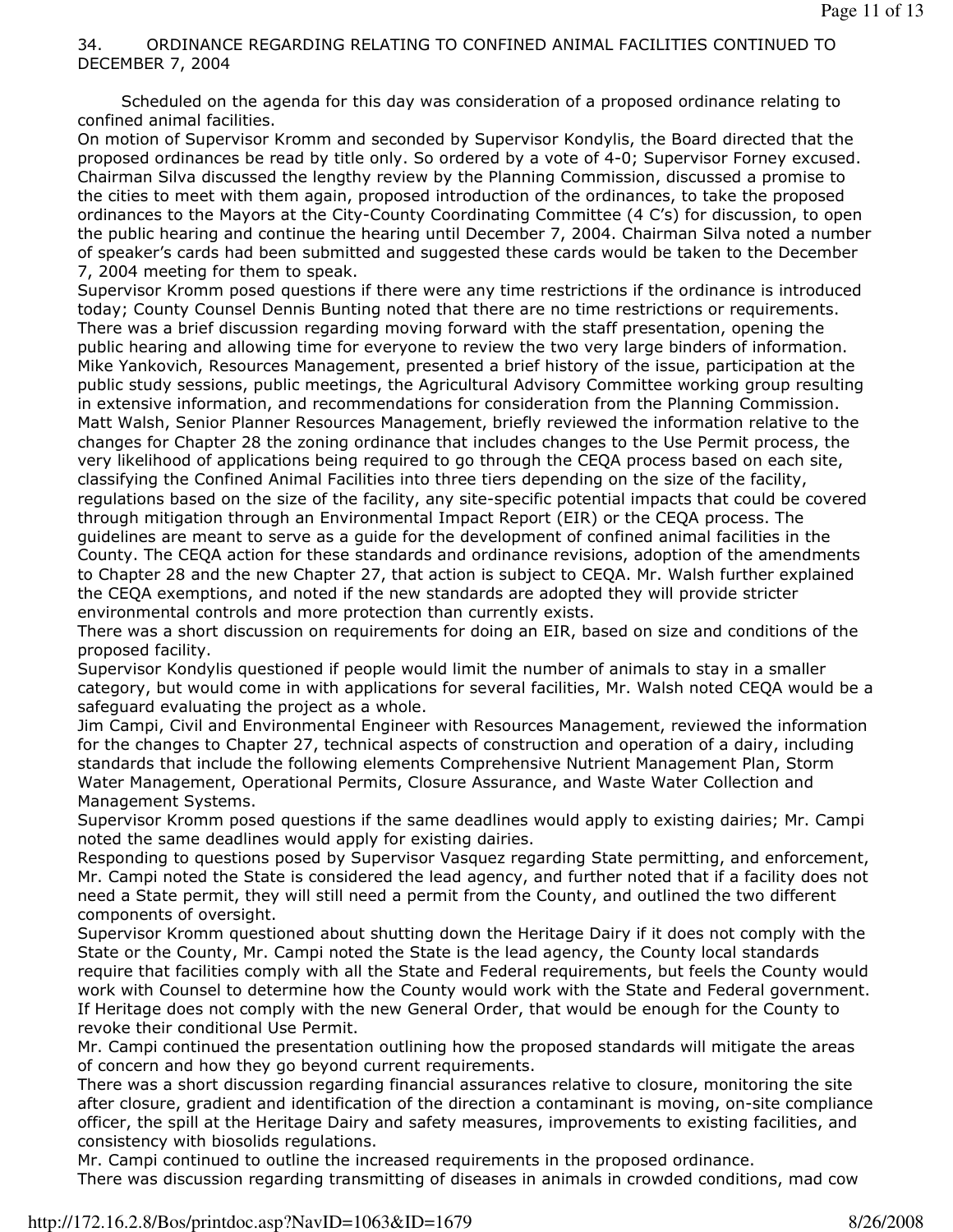disease, counties allowing large facilities by "right", and the application of new standards to everyone State wide.

Supervisor Kromm discussed inconsistencies regarding the separation between the liner and groundwater between Chapters 27 and 28; Mr. Yankovich noted the idea is to have a minimum of 5 feet of separation unless a synthetic liner was going to used.

Supervisor Kondylis posed questions regarding excess waste that will not be land applied for fertilizer, Mr. Campi noted the way the facilities are designed all the nutrients will be used, and may have a deficit resulting the need to import more nutrients. If there is excess nitrogen, the facility will have to have on record where the excess will be going. Mr. Campi further outlined new requirements for transport of manure.

Supervisor Kromm posed questions regarding excess buildup of nitrogen and contaminants making their way into the ground water, Mr. Campi noted the County will not be allowing an operator to apply nutrients without testing the concentration of the effluent and the liquid manure, a nutrient management plan for crops will be required limiting the amount of nutrients that can be applied depending on the crop requirements; and further explained the monitoring requirements, forms of nitrates and how they move, ways to treat the water if necessary, enforcement tools, and legal remedies if remediation is required.

Responding to questions posed by Supervisor Vasquez regarding soil testing, Mr. Campi discussed testing the facility property, locating a pond in clay, and due process.

Deputy County Counsel Jim Laughlin noted that under Chapter 28 the County does require a Use Permit for these facilities and the County will still have all the landuse enforcement powers if there is a problem with the health and safety aspects of the operation.

Responding to questions posed by Supervisor Kondylis regarding testing on the natural pharmaceuticals that animals produce, Mr. Campi noted the County is looking at constituents or any chemicals that are a risk to public health or the environment.

Supervisor Forney noted that she has not received any calls regarding any smells from the Heritage Dairy, and did not find the facility offensive when she toured it.

Chairman Silva opened the public hearing, and continued the hearing until December 7, 2004. The Board will conduct meetings with the mayors at the 4 C's, and the speaker's cards that were submitted would be the first speakers called on December 7, 2004.

 Matt Erhart, Interim Director of Bay Area Air Quality Management District (BAAQMD), discussed SB 700 and the new area for BAAQMD and the permitting of agriculture facilities, outlined the differing requirements for each air quality basin, and hopes for consistency with Federal standards. Responding to questions posed by Supervisor Kromm regarding the County having to follow the State guidelines or the guidelines the Area Resources Board comes up with Mr. Erhart feels there is a lot of flexibility since the exemption has been removed from State law to what level we permit or what level we require control. SB 700 does require that certain findings be met, and BAAQMD does need to make some findings specific to the fact that we need the reductions to attain our air quality standards, and feels there is sufficient latitude to look at going below what Air Resources Board defines as that threshold.

Supervisor Kromm feels it would be beneficial if Yolo and Solano would have the same regulations to maintain continuity in the same air district, Mr. Erhart noted the air standards would be the same for the two counties.

## APPOINTMENTS/RESIGNATIONS TO BOARDS AND COMMISSIONS

 On motion of Supervisor Vasquez and seconded by Supervisor Kondylis, the Board acted to approve the following appointments and/or resignations to Boards and Commission. So ordered by a vote of 5-0.

36A. REVISED BY-LAWS OF FIRST 5 SOLANO CHILDREN AND FAMILIES COMMISSION, as outlined in the Agenda Submittal from First 5 Solano Children and Families Commission dated July 27, 2004, incorporated herein by reference, approved.

36B. MIMI COHN AND MICHAEL BOOKS APPOINTED TO SOLANO COUNTY ANIMAL CARE ADVISORY BOARD, as outlined in the Agenda Submittal dated July 27, 2004, incorporated herein by reference, for a term to expire July 27, 2008, approved.

36C. HELEN MARTIN REAPPOINTED TO VACAVILLE FIRE PROTECTION DISTRICT, as outlined in the Agenda Submittal dated July 27, 2004, incorporated herein by reference, for a term to expire May 23, 2008, approved.